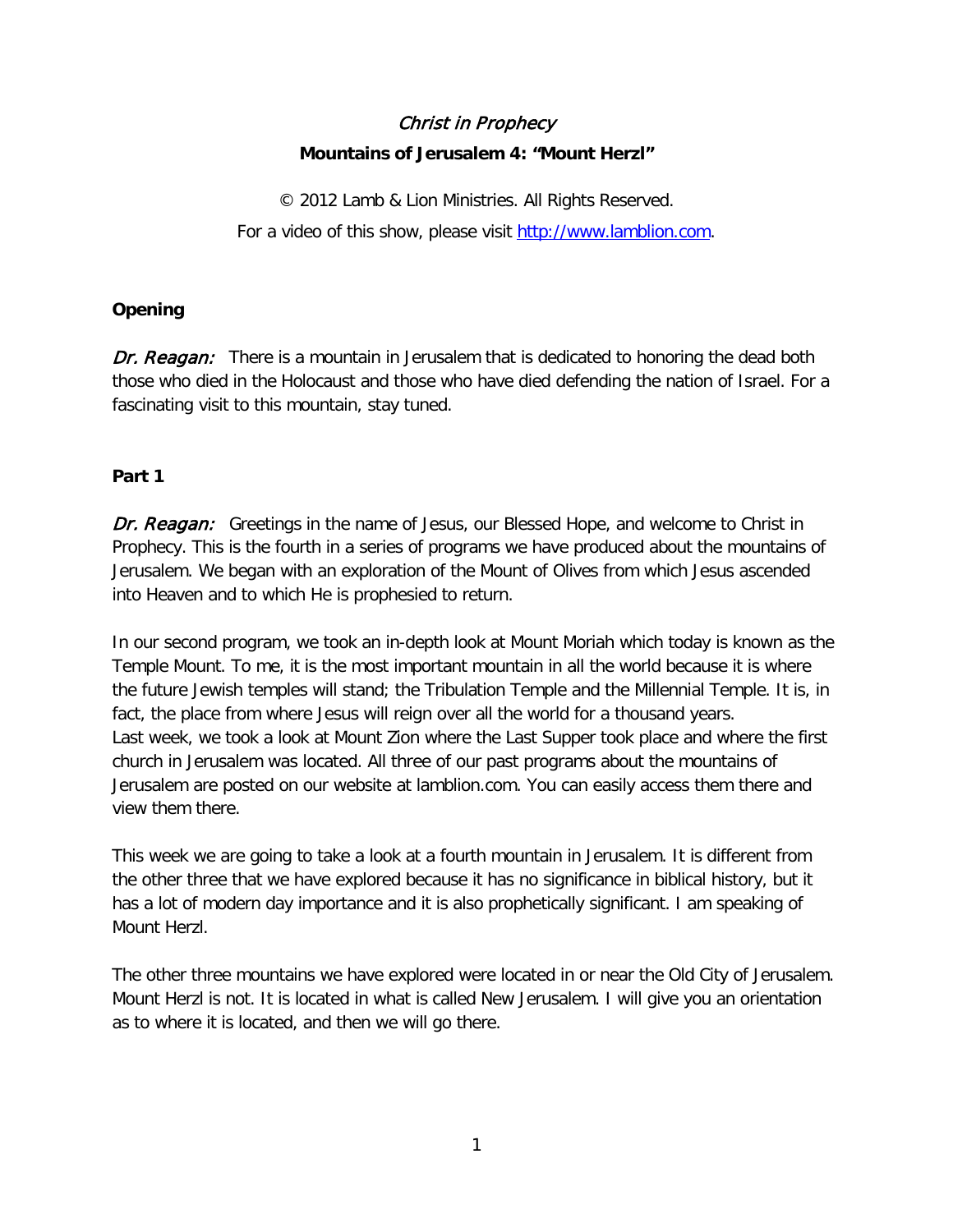#### **Part 3**

Let me show you where Mount Herzl can be found. I have here a modern day map of the City of Jerusalem. The Old City the old wall city is located here. The Kidron Valley a very deep ravine runs north and south, separating the Old City from the Mount of Olives over here on the East. The Temple Mount is located here inside the Old City. Mount Zion is down here at the southwest corner outside the walls of the Old City. As we move west through New Jerusalem we come to the Knesset Building, which is the parliament of Israel. And across from it is the Israel Museum, where the Dead Sea Scrolls are stored. Continuing west to the very out skirts of Jerusalem we come to Mount Herzl. I call Mount Herzl the mountain that is dedicated to the dead. To understand what I mean by that statement, let's go to Jerusalem.

### **Part 4**

Welcome to Israel and the city of Jerusalem. The hill you see in the background here is called Mount Herzl. We are going to be exploring it in this program looking at two sites in particular. First Yad Vashem which you can see there, which is the Israeli Holocaust Museum. And the other is Mount Herzl cemetery the national cemetery of Israel.

Behind me here you can see the entrance to the grounds of Yad Vahsem, the Israeli Holocaust Museum. The white building is the visitor's center where people check-in before visiting the museum. No one is allowed to photograph inside the museum, but I want to take you on a tour of the grounds to show you several very interesting things. I'm sorry to report that for the first time ever in all the years that we have been shooting video in Israel, the officials at the Holocaust Museum refused to allow us to videotape on their campus unless we used one of their spokesmen, which was a condition that was unacceptable to me. So, what we did instead was to take high-definition photos of the sites we want to share with you, and we will present them to you in animated form.

But first, let me give you an overview of this marvelous facility. I am standing here in front of the visitor's center which is located here. The administrative buildings are located up here. The actual museum is this long building that runs across the property underground, with each end sticking out. The buildings to the left of it are conference halls and special exhibit halls. I would like to start our tour at what is called "The Avenue of the Gentiles."

This is the Avenue of the Righteous Gentiles, and it is dedicated to the memory of non-Jews who risked their lives to save Jews from the Nazi Holocaust. A tree has been planted in memory of each person and there is a sign at the base of each tree that identifies who that tree honors. For example, this tree here is in honor of Oskar Schindler who saved the lives of over 1200 Jews who worked for him in his factories. He is the only person honored here who was a member of the Nazi Party.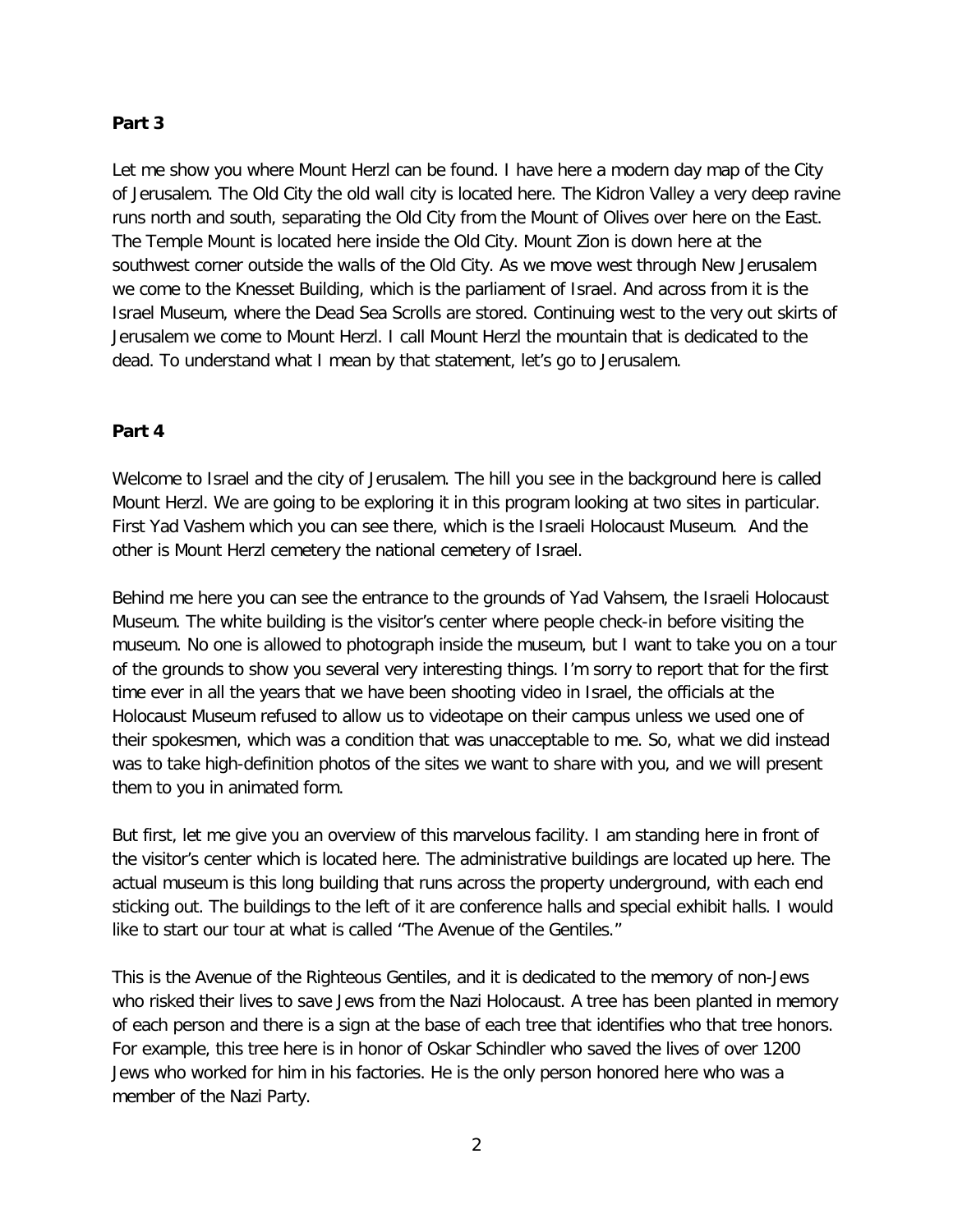This tree was planted in memory of the renowned Christian lady from the Netherlands named Corrie ten Boom. Her family saved many Jewish lives before they were all arrested and sent to concentration camps. Corrie was selected to be honored as a Righteous Gentile in 1967 and a tree was planted in her honor at that time. The interesting thing is that the tree died in 1983 when she died and was replaced at that time. That's why this tree is so small compared to the others around it.

Our next stop is right across the sidewalk from Corrie's tree. This is the Warsaw Ghetto Plaza where many governmental events are held. And this is the Wall of Remembrance. This sculpture honors the Warsaw Ghetto uprising that occurred in August of 1944. The Polish Jews fought against the Germans for 63 days before they were subdued. During that time, 16,000 members of the Polish resistance were killed and 6,000 were badly wounded. In addition, over 150,000 civilians died, mostly from mass murders conducted by the Germans. In the process, over 85% of Warsaw was destroyed.

There is a sculpture on this Wall of Remembrance that depicts the mass deportation of Jews to the death camps. Most Jews were taken to the death camps in railroad cattle cars like this one. They were crammed into these cars so tightly that many died in the cars en route to the concentration camps.

Inside this massive building is one of the most gut-wrenching memorials here at Yad Vahsem. This is called the Hall of Remembrance. The Hall contains an eternal flame where heads of State place memorial wreaths. Around the flame on the floor are the names of the death camps where Jews were taken for extermination.

The tall tower in the distance is called the Pillar of Heroism. It reminds me of the smoke stacks at the death camps. But it is actually a memorial to the Jews who resisted the Holocaust. The inscription on the monument reads: "Now and forever in memory of those who rebelled in the camps and ghettos, fought in the woods, fought in the underground and with the Allied forces, and died sanctifying the name of God."

This is the entrance to the most heart breaking of all the memorials here at Yad Vashem. It is the children's memorial which was built in remembrance of the one and a half million children who were murdered by the Nazis during the Holocaust. You walk through it in darkness, holding on to a railing. The only light is supplied by a couple of candles that are reflected in many mirrors, supplying hundreds of points of light. As you walk, names of the children who were murdered are read aloud and pictures of them appear.

This striking monument is to the memory of the one and a half million Jews who fought against the Nazis as Allied soldiers, as partisans in the resistance movements, and in the ghettos.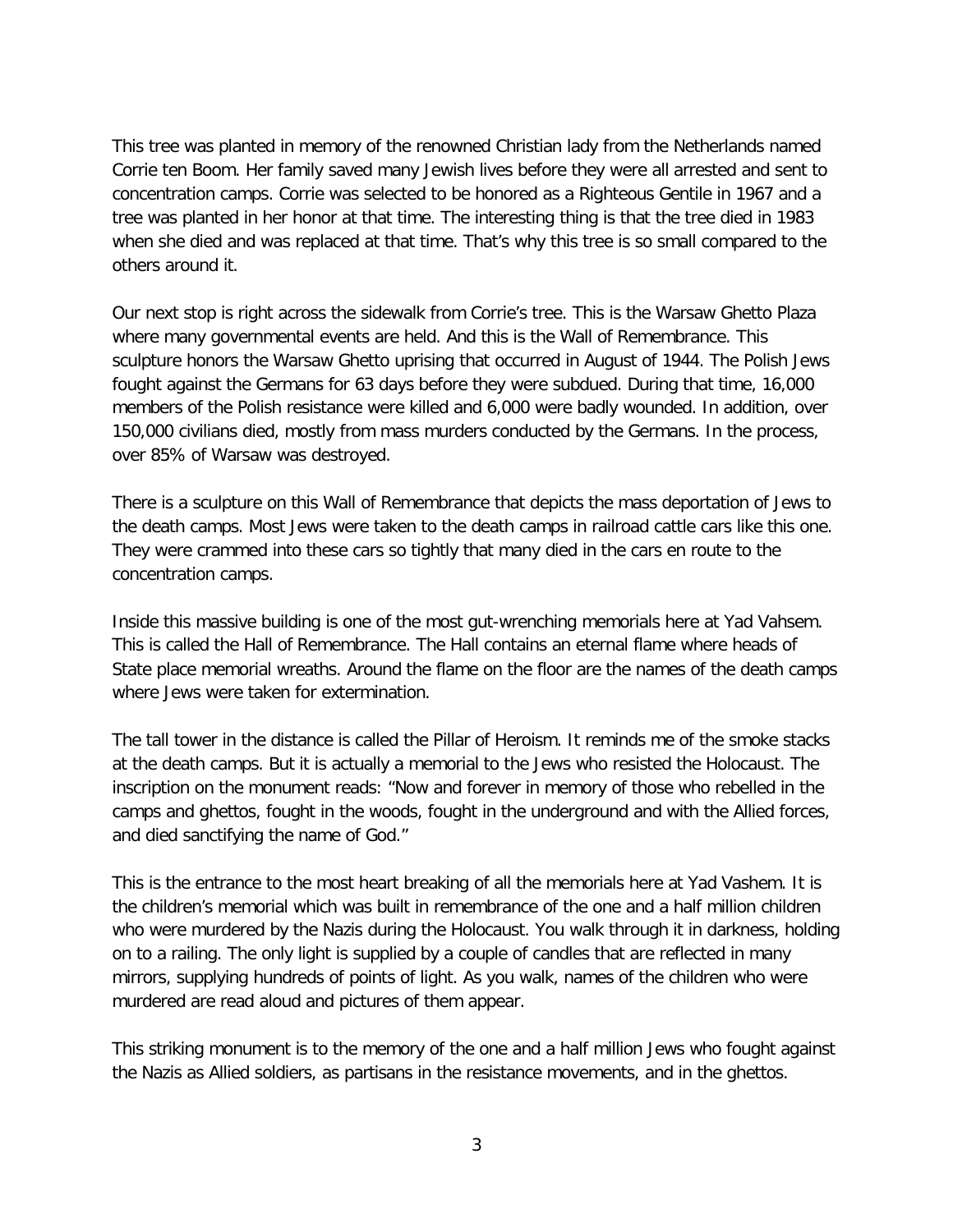This very gruesome statue seems to sum up best the horror of the Holocaust. It illustrates the despair of the concentration camp victims who committed suicide by jumping onto the electrified barb wire fences that surrounded the camps.

Well, that's our brief tour of the grounds at Yad Vashem, Israel's Holocaust Museum. But before we leave here and go to the Mt. Herzl Cemetery, I'd like to share an experience with you that I had here in 1984. That year I took a group to Israel that included my oldest daughter, Ruth, who was 23 years old at the time. When we visited Yad Vashem, my daughter disappeared. I started searching for her, but I just couldn't find her anywhere in the museum or outside. I went through the museum a second time but still did not see her. As I was about to exit, I noticed a stairway that was open that I had rarely seen open during regular tourist hours. I knew where it led because I had been there several times. It led to a long, narrow, dark room where individual records are stored concerning each person who perished in the Holocaust. It is an archive facility that is rarely visited by tourists. Well I went bounding up the stairs and peered into the dark room. At the far end I could make out the form of a person in the shadowy darkness. Now no one is ever allowed to speak above a whisper in this room, so I could not call out to see if it was my daughter Ruth.

I walked to the other end. It was Ruth. She was standing there holding onto a display stand with both hands. The stand had a dim light on it. The light illuminated a sample document under glass. The document showed the photograph of a little girl ten years old. The document contained her vital statistics, you know place of birth, home address, place of arrest, place of imprisonment, date and place of execution. It read in a very matter-of-fact style. Ruth was weeping. I put my arm around her and hugged her. "Daddy," she whispered, "how could this happen?" I couldn't speak. We just stood there, arm in arm, weeping together, staring at a picture of a child who represented six million of God's Chosen People. Let's go now to the other key site on Mount Herzl Israel's National Cemetery.

#### **Part 5**

This is the entrance to the National Cemetery of Israel. And the first grave we are going to visit is that of the man for whom both the mountain and the cemetery is named Theodor Herzl. This is the grave of Theodor Herzl, considered to be the father of modern day Israel. Herzl was born in Hungary in 1860 where he grew up in a secular Jewish family. After earning a law degree, he became a journalist and went to work for a newspaper in Vienna.

In 1895 he went to Paris to cover the trial of a French Army officer named Alfred Dreyfus. France at that time was in the grip of a wave of Anti-Semitism. Dreyfus was a Jew who had been framed with the charge of treason. When Herzl arrived in Paris, he was shocked to find the streets full of erudite, sophisticated Parisians yelling, "Death to the Jews! Death to the Jews!" He suddenly realized that the Jews were simply not going to be assimilated into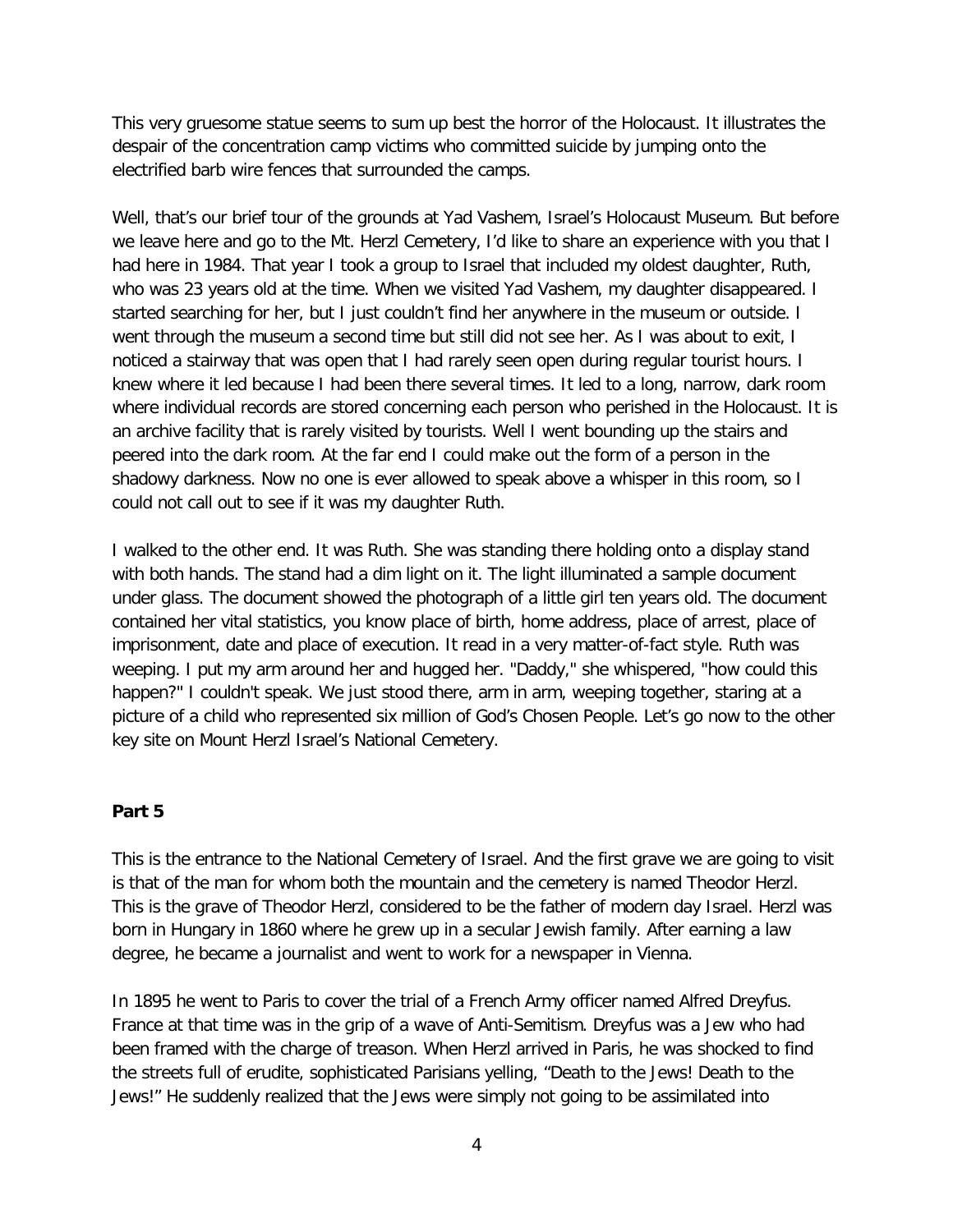European culture, and so he had sort of an epiphany, he decided that the time had come to call for the Jewish people to return home.

The experience inspired Herzl to write a brief pamphlet called "The Jewish State" in which he called for Jews worldwide to return to their homeland and reestablish the nation of Israel. Herzl's call electrified Jews literally all over the world and led to the convening of the First Zionist Congress in Basel, Switzerland in 1897.

It is interesting that at that Congress, Herzl wrote in his diary that he believed with all of his heart that the state of Israel would exist within 50 years. And sure enough, 50 years later, in November of 1947, the United Nations voted to establish the state of Israel. Herzl did not live to see his dream come true. He died in 1904 at the age of 44. His body was transferred here in 1949. I want to place a stone of remembrance on this great man's tomb.

The next grave I want to show you is that of Yitzhak Rabin. Like the grave of John F. Kennedy in Arlington National Cemetery, the grave of Rabin features an eternal flame. Yitzhak Rabin was born in 1922 and became the first native-born prime minister of Israel in 1974. He was chief of staff of the Israel Defense Forces during the Six Day War in 1967.

Rabin was selected as Prime Minister for a second time in 1992, and three years later in 1995, he was assassinated. He was killed by an Orthodox Jew who was upset over the concessions he had made in the Oslo Accords. The irony of the situation is that the very concessions he made that led to his assassination were also the ones that produced for him the Nobel Peace Prize. The black stone marks his grave. The white stone marks the grave of his wife, Lea.

This is the grave of the only Prime Minister of Israel to be raised in the United States, Golda Meir. She was born in 1898 in Kiev, Russia. In 1906, when she was 8 years old, her family moved to Milwaukee, Wisconsin where she grew up and attended public school and college. In 1921, at the age of 23, Golda and her husband moved here to this land, which at that time was called Palestine and it was under the control of the British. She immediately became politically involved with groups that were determined to drive the British out of this land. Golda was selected as Prime Minister in 1969 and was serving in that capacity when the Yom Kippur War broke out in 1973. She died a year later.

Although many Israeli political dignitaries are buried here at the Mount Herzl Cemetery, the vast majority of all the graves in this cemetery are those of soldiers who were killed in action. In just a moment I'm going to ask our guide, Shai-Shalom Matter, to join me and to read a couple of the headstones to give you an idea of who is buried here.

Dr. Reagan: Okay Shai how about telling us what this says here.

Shai Shalom-Matter: This is Corporal Rivka Hadar.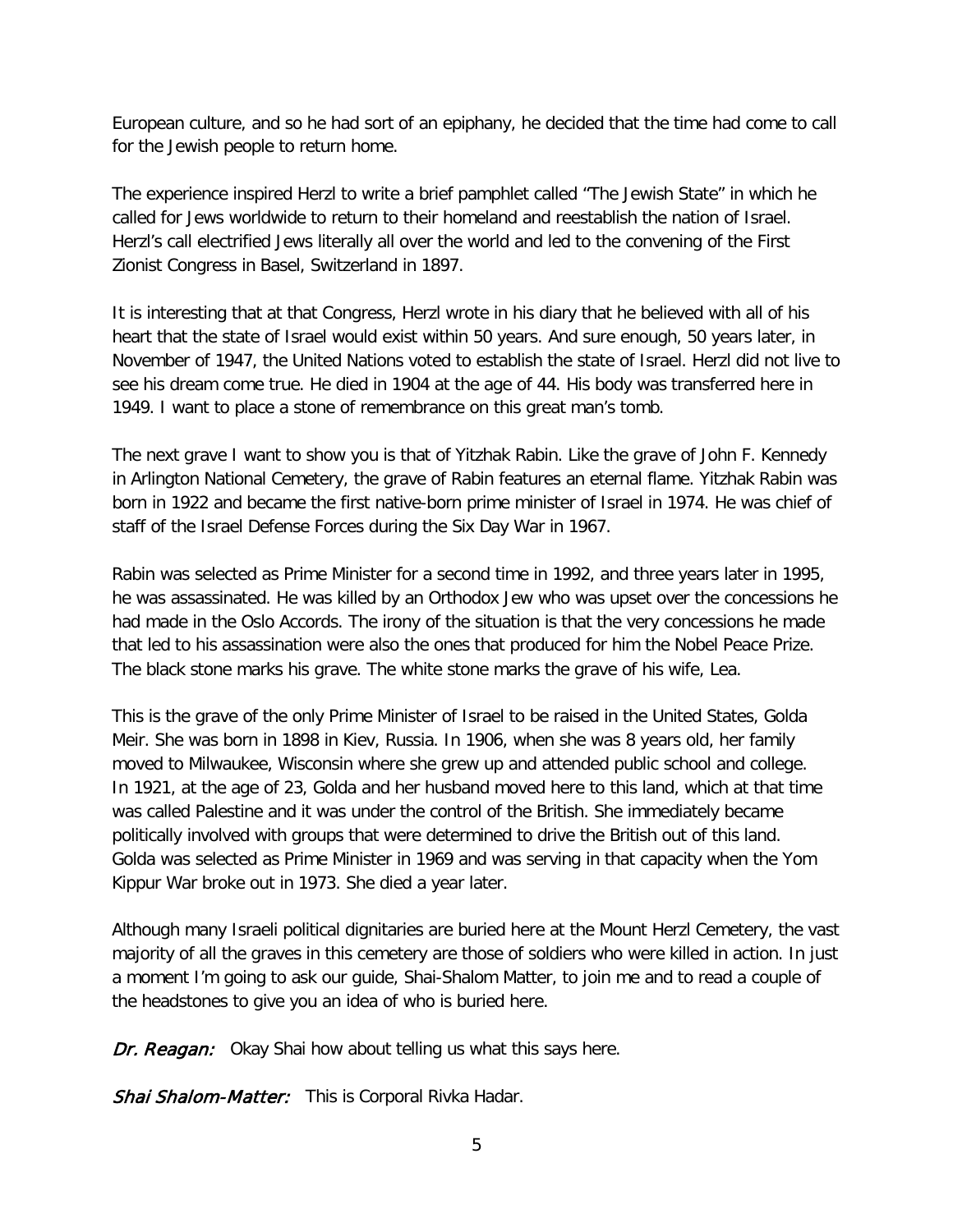Dr. Reagan: A lady?

Shai Shalom-Matter: A woman, yes.

Dr. Reagan: A woman.

Shai Shalom-Matter: A woman soldier right. She was born in Jerusalem and died fulfilling in her command, on the sixth of June 1990, she was 19 years old.

Dr. Reagan: What about this one over here?

Shai Shalom-Matter: And we will go right now. Here's an interesting one this is Jonathan Yoni Iole born in the United States.

Dr. Reagan: Oh.

Shai Shalom-Matter: He also fell in fulfilling his duties in the army, and he passed on the 5<sup>th</sup> of June 1990, he was but 23 years old when he fell.

Dr. Reagan: What was his rank?

Shai Shalom-Matter: Captian.

Dr. Reagan: And hers?

Shai Shalom-Matter: Corporal.

Dr. Reagan: Now isn't it true that regardless of what your rank is this might be a corporal that might be a General?

Shai Shalom-Matter: Right, this is a Sergeant, Captain, Corporal.

Dr. Reagan: I will put a stone of remembrance on these two; these young people who gave their lives in defense of the nation of Israel.

There are two military tombs in particular that I want you to see here in Mount Herzl Cemetery. This first one is this very impressive one that is a memorial to the 69 crew members of a submarine called the Dakar, which means in Hebrew Swordfish. The submarine was purchased from the British government, and on its maiden voyage from England to Israel it mysteriously disappeared, that was in 1968. The submarine was discovered in 1999 on the ocean floor about 300 miles west of Haifa. What caused it to sink is still a mystery.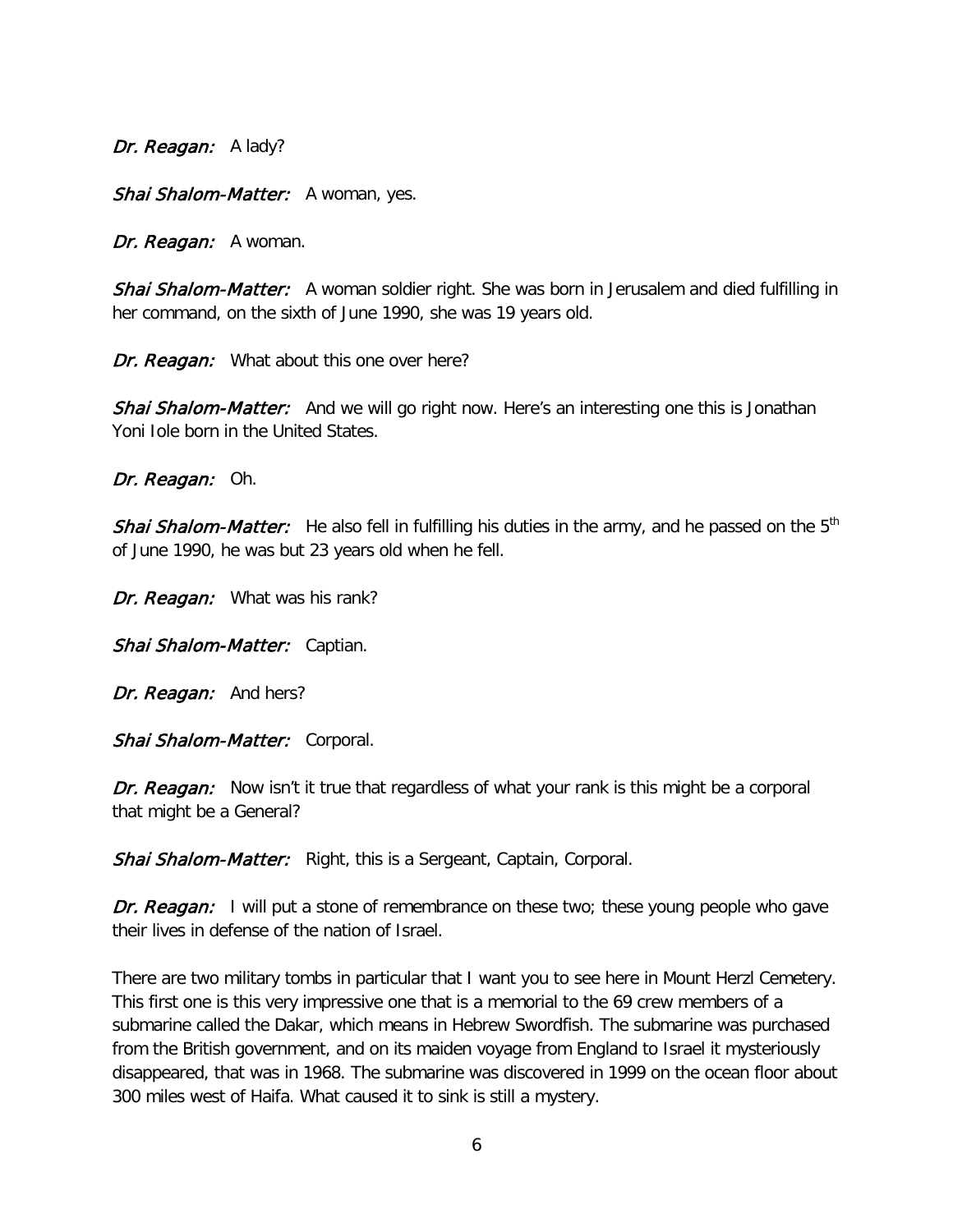Dr. Reagan: This is the second special military tomb that I wanted to show you at Mount Herzl. It is one of Israel's greatest heroes. And once again I am going to ask our guide Shai Shalom-Matter to step into the picture here and read what is on this stone.

Shai Shalom-Matter: This is Jonathan Netanyahu the son of Cela and Benzion, was born in the middle of August and it says that he fell in Operation Yonatan, named after him.

Dr. Reagan: What year?

Shai Shalom-Matter: In 1976.

Dr. Reagan: And what was his rank?

Shai Shalom-Matter: Colonel.

Dr. Reagan: Colonel. So we have a Colonel buried next to a list of people.

Shai Shalom-Matter: A Corporal, and over here is a General.

Dr. Reagan: A General right next to him. Okay, thank you Shai.

Jonathan, or Yoni, as he was called, was the leader of the famous Israeli raid on Entebbe, Uganda in 1976. The raid was prompted by the hijacking of an Air France flight that originated in Tel Aviv and landed in Athens. Shortly after it took off for Athens in route to Paris it was hijacked by several Palestinian terrorists. They diverted it to Libya, where it was refueled and then it proceeded on to Entebbe, Uganda where it landed and the people were taken off the plane and put in the old abandoned airport facility there. A couple of days later everyone was released except for 105 Jews on the plane and the crew members. In what must be considered one of the most daring military raids in all of history Jonathan Netanyahu planned and executed the raid on the Entebbe airport, it was a commando raid. And that airport was located folks more than 2,000 miles from Tel Aviv.

The raid was incredibly successful. It lasted only 30 minutes. All 7 of the hijackers were killed and all but 4 of the hostages were rescued alive. The only Israeli soldier killed in the raid was Yoni. He was 40 years old. I put a stone of remembrance on his grave.

The many tombs and memorials that we have been visiting here on Mount Herzl are a testimony to how much the world hates the Jewish people. The world hates the Jewish people with a passion, and that passion is so vehement, the hatred is so intense that it has to be supernatural in nature. I believe Satan hates the Jewish people with a passion and has put that hatred in the hearts of people all over the world, even people who have never met a Jew. And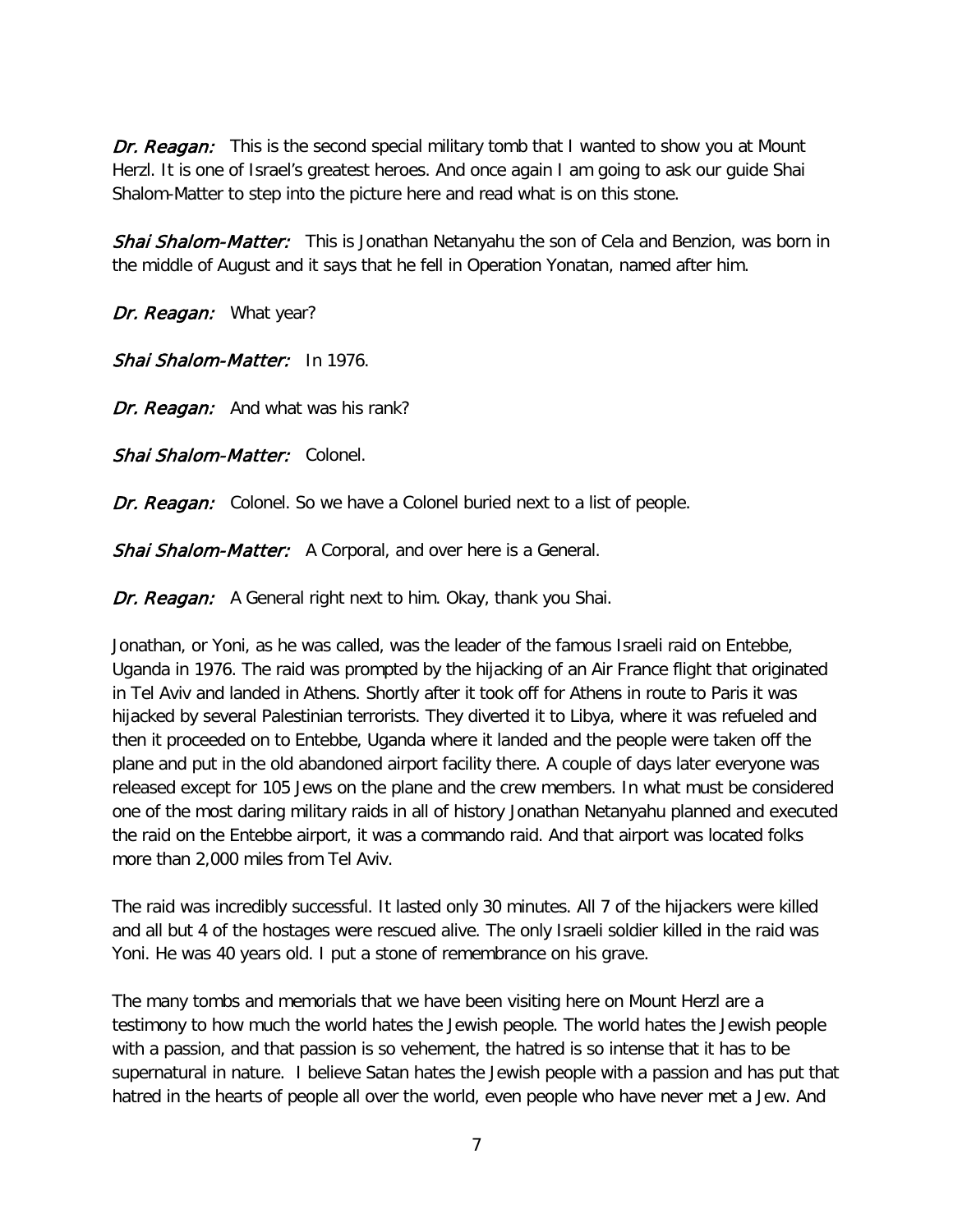there are some reasons for it. Satan hates the Jewish people because they are the Chosen People of God, the people He choose to be a witness to the world. Second he hates them because it is through the Jewish people He gave the world the Scriptures. Third he hates them because it was through the Jewish people that He gave the world a Messiah. And the fourth reason he hates them is because God has promised that in the end times, He's going to bring a great remnant of the Jewish people to salvation in their Messiah Yeshua.

Satan does not want to see a single Jew saved and therefore he is determined to annihilate them from the face of this earth. That's what the Holocaust is all about. And that is what is going to happen during the Great Tribulation when working through the Antichrist he will once again try to annihilate the Jewish people, but he will fail. Stay tuned now for a brief summary of the Jewish people in Bible prophecy, past, present and future.

### **Part 6**

Mt. Herzl is a testimony to the world's determination to annihilate the Jews. But what the world does not realize is that the Jewish people are here to stay. God's Word testifies to that fact over and over again. For example, in Isaiah 49 God says that He will never forget the Jewish people because He has them inscribed on the palms of His hands. In Jeremiah 31 God proclaims that the Jewish people will continue to exist as a nation as long as the fixed order of the universe continues. In 2 Samuel we are told that God has established the nation of Israel to exist forever.

And in Amos 9 God promises that when the Jews are re-established in their land, they will never be uprooted again. In Psalm 121 we are told that He who keeps Israel neither slumbers nor sleeps. And in Zechariah 12 we are told that Israel will devour all her enemies "like a flaming torch among sheaves." Further, the passage states that the most feeble among the Jews will be as strong as David, and the nation will be as strong as "the angel of the Lord." The passage concludes with the promise, "It will come about in that day that I will set about to destroy all the nations that come against Jerusalem."

This promise is repeated in Joel 3:2 where God promises that He will judge all the nations that attempt to divide the land of Israel in the end times. And we can be assured that God will keep these promises because He has faithfully kept many other promises He has made to Israel. For example, before the 20th Century began, God had already kept four promises He had made through the Hebrew prophets. Those promises were: Number 1 that if the Jewish people were unfaithful to Him, He would scatter them; scatter them out of their homeland to the four corners of the earth. And this began in 70 AD when the Romans destroyed Jerusalem. The second promise: that wherever they were scattered, they would be persecuted, and history attests to the grim fulfillment of that promise. Third He promised that their homeland would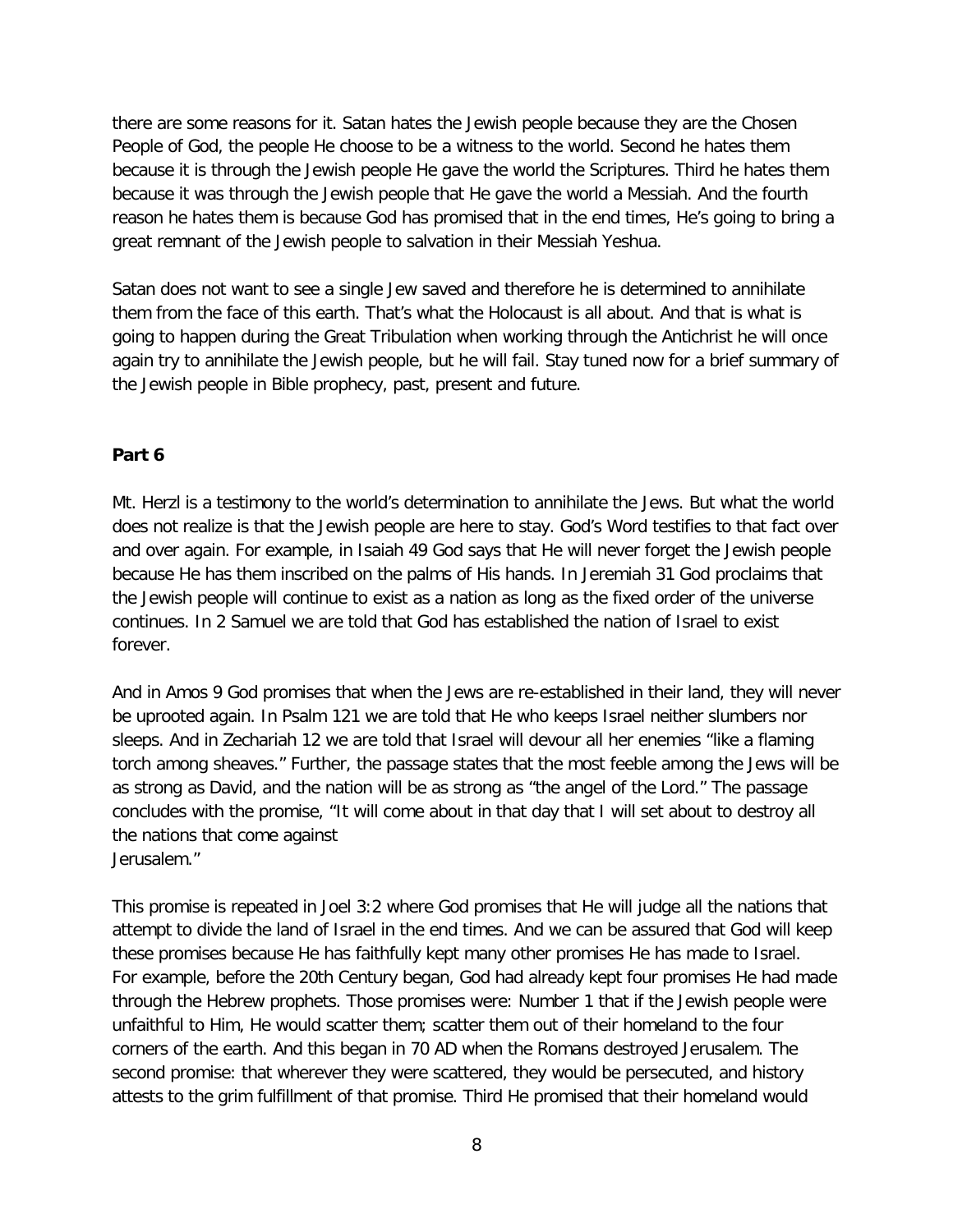become a desolate wasteland. And that's exactly what happened when they were scattered. And finally God said that He would preserve them, and their preservation, despite their scattering and their persecution, is one of the greatest miracles of history.

The 20th Century witnessed the fulfillment of one prophecy after another regarding the Jewish people. First was God's promise that He would regather the Jewish people in unbelief from the four corners of the world. The fulfillment of that prophecy began in the 1890's and continues to this day. In 1900 there were only 40,000 Jews in Israel. Today there are 6 million.

The second fulfillment of prophecy was a natural outgrowth of the regathering of the people. It was the re-establishment of the State of Israel which occurred on May 14, 1948.

The third prophecy fulfilled in the 20th Century was the reclamation of the land. God promised that when the Jews were re-gathered to their homeland, it would once again become like the Garden of Eden. And that has occurred.

The fourth prophecy fulfilled in the 20th Century was the revival of the Hebrew language. You see, when the Jews were scattered all over the world, they stopped speaking Hebrew. But in the 20th Century a man by the name of Eliezar ben Yehuda revived the Hebrew language from the dead, and today the people of Israel speak biblical Hebrew.

Fifth the re-occupation of the city of Jerusalem fulfilled in the 20th Century. It was fulfilled on June 7, 1967 when the Jews won the Six Day War and took control of the city of Jerusalem for the first time in 1,897 years.

The sixth prophecy fulfilled in the 20th Century is the resurgence of Jewish military power. Although Israel is one of the smallest countries in the world, the size of the state of New Jersey, it is considered to be one of the world's strongest military powers.

The seventh fulfillment of end time prophecy regarding the Jewish people is the re-focusing of world politics upon the nation of Israel. Just as prophesied in the book of Zechariah, all the world is coming together against Israel over the control of the city of Jerusalem. And so you have it 4 prophecies fulfilled before the beginning of the 20<sup>th</sup> Century, and 7 fulfilled during the 20th Century.

The four before the 20th Century began were: The Dispersion of the Jewish people, their Persecution wherever they went, the Desolation of their homeland, their preservation throughout the world. The seven prophecies fulfilled in the 20th Century were: their Regathering to their homeland, the Re-establishment of their state, the Reclamation of their land, the Revival of their language, the Re-occupation of the city of Jerusalem, the Resurgence of their military strength, the Re-focusing of world politics upon them.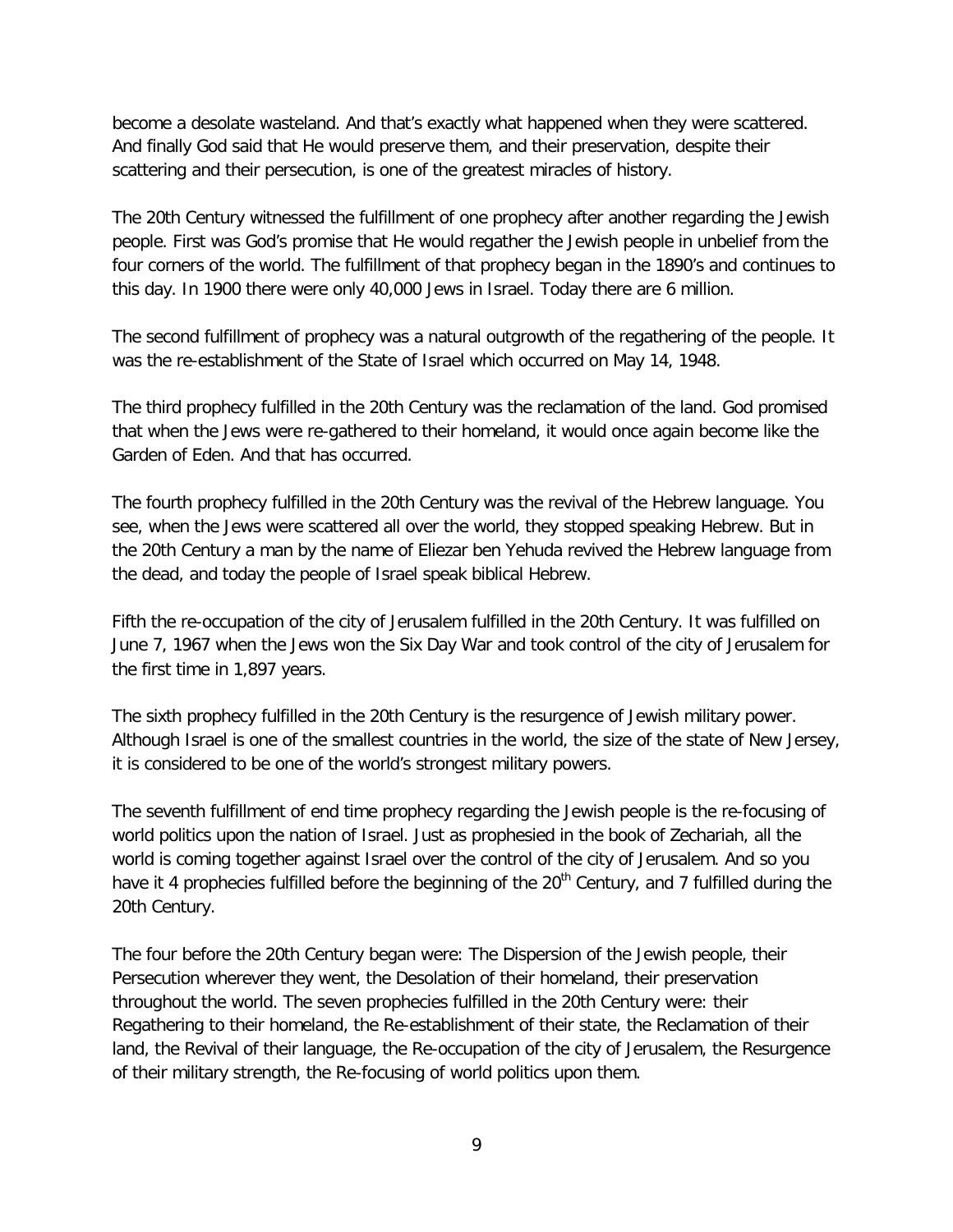There are four future prophecies yet to be fulfilled. The first I'm sorry to say is a Second Holocaust. The prophet Zechariah says that in the end times, during the period of the Great Tribulation, the Antichrist will kill two-thirds of the Jewish people. God will allow this not because He hates the Jews, but because He loves them. His purpose is to bring them to the end of themselves so that they will turn their hearts to Him and receive His Son as their Messiah.

The second prophecy yet to be fulfilled is the salvation of the Jewish remnant that survives to the end of the Tribulation. The prophet Zechariah says that at the end of the Tribulation the Jewish remnant that survives will "look upon Him whom they have pierced and they will mourn over Him" as one mourns over the death of an only son. Jesus prophesied that on that day the Jewish remnant will cry out, "Baruch Haba B'Shem Adonai," meaning, "Blessed is He who comes in the name of the Lord." What a glorious day that will be!

The third end time prophecy yet to be fulfilled will occur after the salvation of the Jewish remnant. The Hebrew Scriptures say that God will then regather all believing Jews from all over the world back to their homeland of Israel.

The final prophecy to be fulfilled is the promise that after all believing Jews are re-gathered, their nation will be established as the prime nation of the world. Jesus will reign as King of kings and Lord of lords from Jerusalem. David, in his glorified body, will reign as King of Israel. And the blessings of God will flow forth from Jerusalem to all the nations of the world. During the Millennial reign of Jesus, the Jewish people will be held in high esteem, so much so that the prophet Zechariah says that when a Jew walks by, ten Gentiles will grasp his garment and say, "Let us walk with you, for we know that God is with you."

For a complete and detailed survey of all these prophecies regarding the Jewish people, you might want to order a copy of our video album entitled, "Israel in Bible Prophecy." It can be yours for a gift of \$12 or more plus the cost of shipping, and you can order it through our website or by calling us at the phone number you see on the screen. Call between 8am and 5pm Central time, Monday thru Friday. You can also place your order thru our website. Ask for the album entitled, "Israel in Bible Prophecy." It is 65 minutes long, and all of it was shot on location in Israel. Well I hope our brief survey of the Jewish people in prophecy has convinced you that God's Word is true, that God is in control of history, and that God loves the Jewish people, and that God will fulfill all the promises that He has made to them.

You know folks, God has also made some marvelous promises to those of us who are Christians, and every time I see Him fulfilling promises to the Jews, I know He is going to be faithful to fulfill every promise He has made to the Church. And that's enough to make me shout, "Maranatha! Come quickly Lord Jesus!"